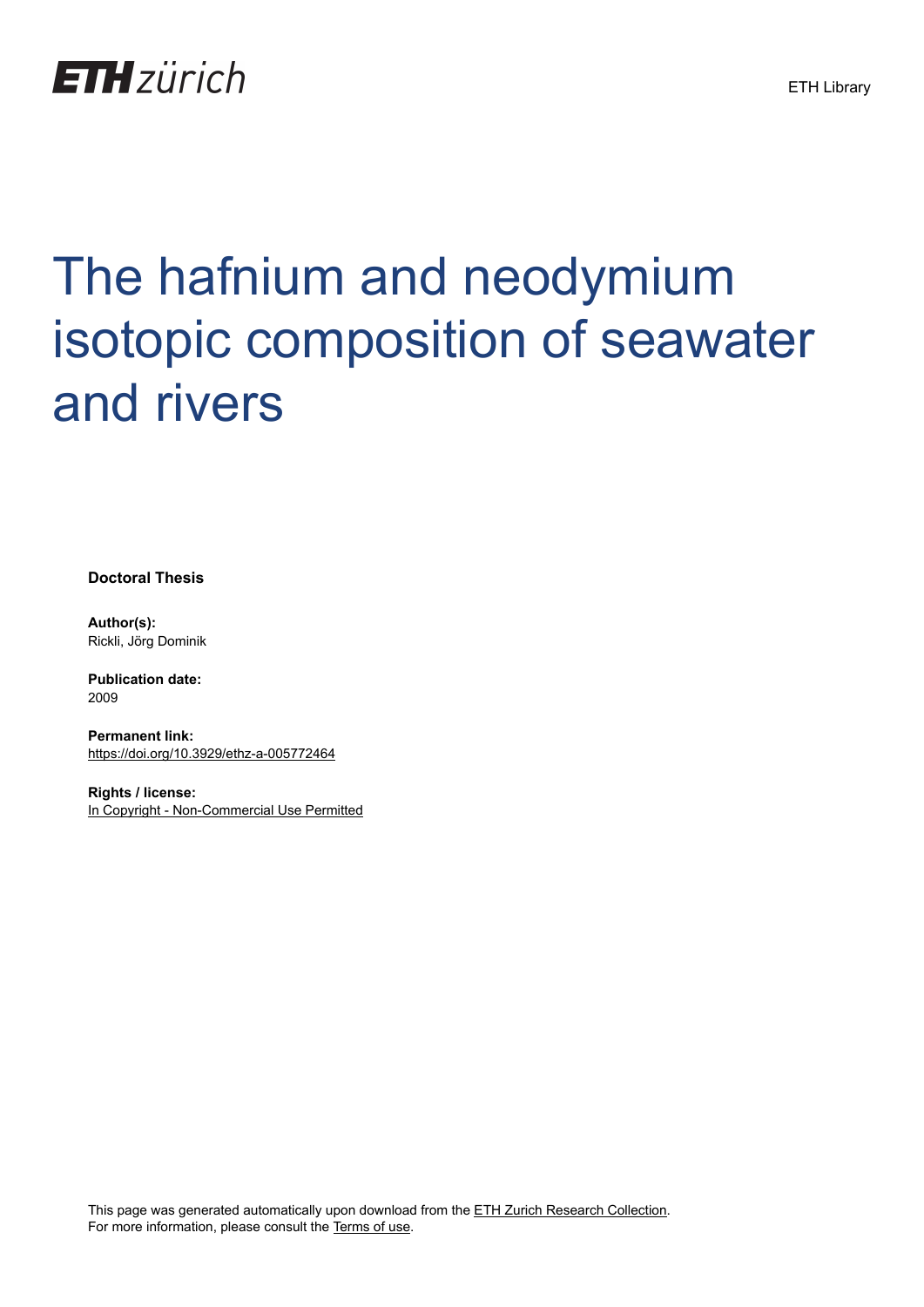Diss. ETH No. 18089

## THE HAFNIUM AND NEODYMIUM ISOTOPIC COMPOSITION OF SEAWATER AND RIVERS

A dissertation submitted to the

#### SWISS FEDERAL INSTITUTE OF TECHNOLOGY ZURICH

For the degree of Doctor of Sciences

Presented by Jörg Dominik Rickli Dipl. Nat. ETH Zurich Born 9. 3. 1976 Citizen of Switzerland

Accepted on the recommendation of :

Prof. Dr. Christoph Heinrich, examiner Prof. Dr. Alex N. Halliday, co-examiner Prof. Dr. Martin Frank, co-examiner Dr. Derek Vance, co-examiner

Zurich, 2009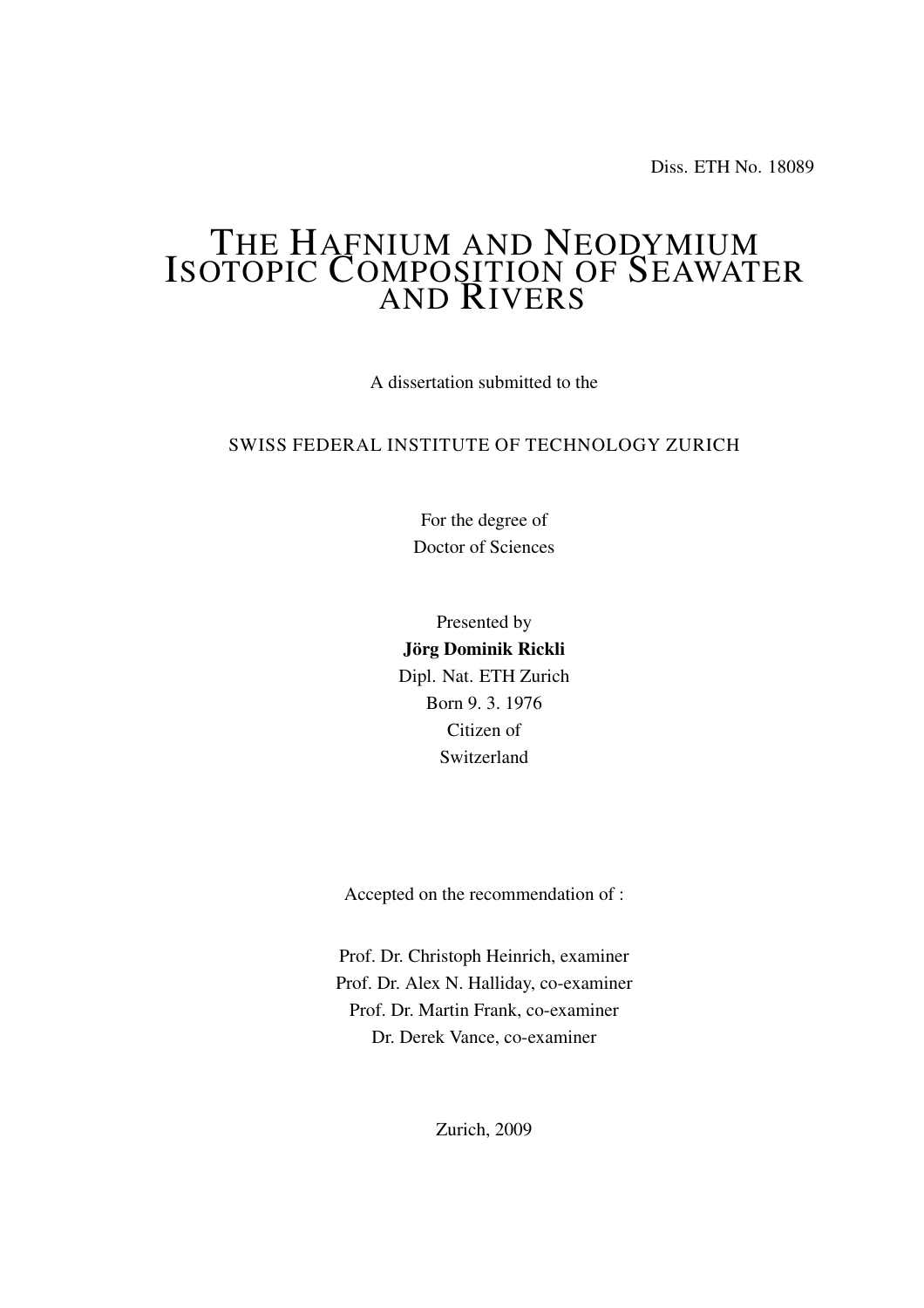## Summary

This thesis deals with the isotopic composition of hafnium and neodymium in sea and river waters. Due to the different behavior of hafnium and neodymium during weathering with respect to isotopic fractionation, the combination of hafnium and neodymium isotopes provides valuable insights into continental weathering processes and allows constraining the sources of both elements to seawater. The gathered knowledge serves as a basis for the reliable application of both elements as proxies for past continental weathering processes and as paleo-water mass tracers.

The first part of the thesis introduces the methods that were used to determine the hafnium and neodymium isotopic compositions of natural waters including preconcentration of the elements, chemical processing of the samples and isotopic measurement by multi collector inductively coupled plasma mass spectrometry. The applied method has a low blank and is efficient in the separation of hafnium and neodymium from other elements. It allows the determination of the hafnium isotopic composition on deep sea sample volumes of approximately 60 liters with a reproducibility of 0.06%.

The second part of the thesis reports on the hafnium and neodymium isotopic composition in four Swiss rivers. The dissolved hafnium isotopic composition in all four rivers is more radiogenic than in the suspended matter, whereas the dissolved and suspended neodymium isotopic compositions are identical within error. Hafnium is thus clearly weathered incongruently and the radiogenic hafnium isotopic compositions observed in seawater can be explained by incongruent weathering of the continental crust. Interestingly, weathering leads to variable dissolved hafnium isotopic compositions in the four catchments, in spite of the overall very similar neodymium isotopic compositions. The incongruent behavior of hafnium during weathering is evidently controlled by variable mineralogical compositions in these catchments. Rivers draining carbonaterich catchments display high dissolved hafnium concentrations. The radiogenic isotopic composition of hafnium in seawater therefore at least in part reflects the supply of carbonate-derived radiogenic hafnium originating from earlier weathering cycles, rather than the contemporary incongruent behavior of hafnium during weathering.

The third part of the thesis presents isotopic compositions and concentrations of hafnium and neodymium in surface waters of the eastern Atlantic Ocean and relates the observed distributions to external sources. Radiogenic hafnium and neodymium isotopic compositions and elevated concentrations clearly suggest that hafnium and neodymium are released by weathering of the Canary Islands. Further south, elevated elemental concentrations reflect the partial dissolution of Saharan dust. In the southern hemisphere neodymium isotopes become increasingly less radiogenic indicating the release of neodymium, and probably also hafnium, from iron-manganese-oxyhyroxides, which are delivered to the Angola Basin by the Congo River. Due to reducing conditions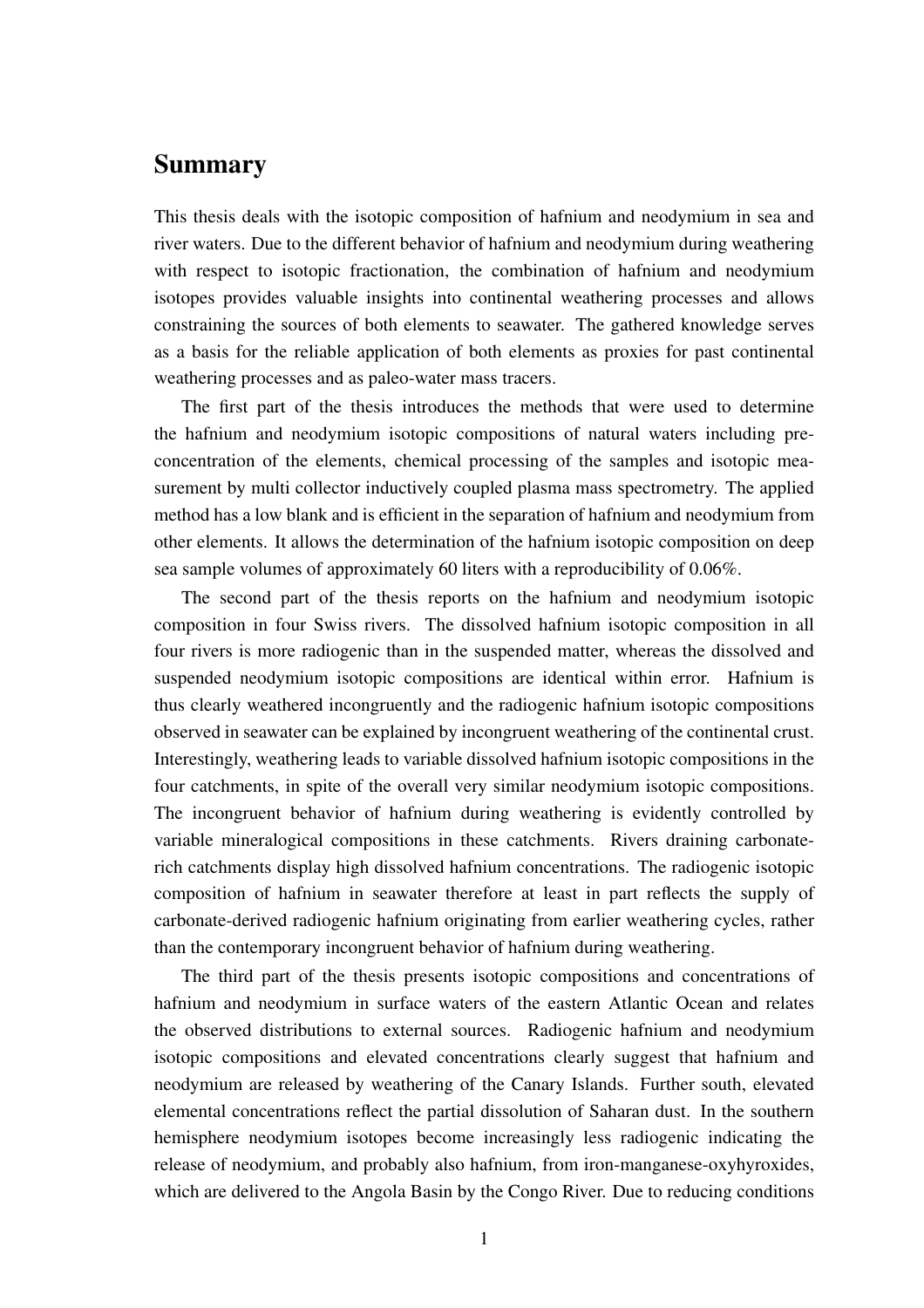in the sediments on the continental shelf of the basin, these coatings partly dissolve and release their trace metal content.

With the exception of the significantly more radiogenic hafnium isotopic compositions in the area of the Canary Islands, hafnium isotopes are very uniform in the surface ocean of the eastern Atlantic Basin. Neither the partial dissolution of Saharan dust, nor the probable release of hafnium from iron-manganese-oxyhyroxides in the Angola Basin leads to characteristic hafnium isotopic compositions in the surface ocean. Thus the mobile fraction of hafnium which is released to the hydrosphere appears to be very uniform integrated over large continental areas such as the Congo River Basin or the Sahara.

The fourth part of the thesis explores hafnium and neodymium isotopes and concentrations in intermediate and deep waters of the eastern Atlantic Ocean and their relationship to conservative (salinity, temperature) and quasi-conservative (silicon) water mass properties. The combined hafnium and neodymium isotopic composition of seawater agrees with data obtained from hydrogenetic ferromanganese crusts in the deep sea suggesting that these chemical sediments are reliable archives of the past hafnium and neodymium isotopic compositions of deep waters. Hafnium and neodymium behave virtually conservative and the observed distribution of isotopes and concentrations can be primarily explained in terms of mixing between different water masses.

The "seawater array"which describes a linear relationship between hafnium and neodymium isotopic compositions in ferromanganese crusts has been interpreted to reflect the mixing of the two end-members of the global thermohaline circulation. The new seawater data, however, indicate that there is not a very tight relationship between hafnium and neodymium isotopes in the ocean and that the current perception is too simple. In contrast to neodymium, hafnium is not enriched along the deep ocean conveyor, indicating that hafnium has a shorter oceanic residence time than neodymium. Hafnium isotopes can thus monitor mixing on the scale of an ocean basin only and are significantly influenced by local weathering inputs.

The results presented in this thesis show that the combination of hafnium and neodymium isotopes has a great potential to study weathering processes, especially on the scale of small catchments. The seawater data confirm the reliability of ferromanganese crust as recorders of past seawater hafnium and neodymium isotopic compositions and indicate that the isotopic composition of a particular water body primarily reflects the mixing of water masses.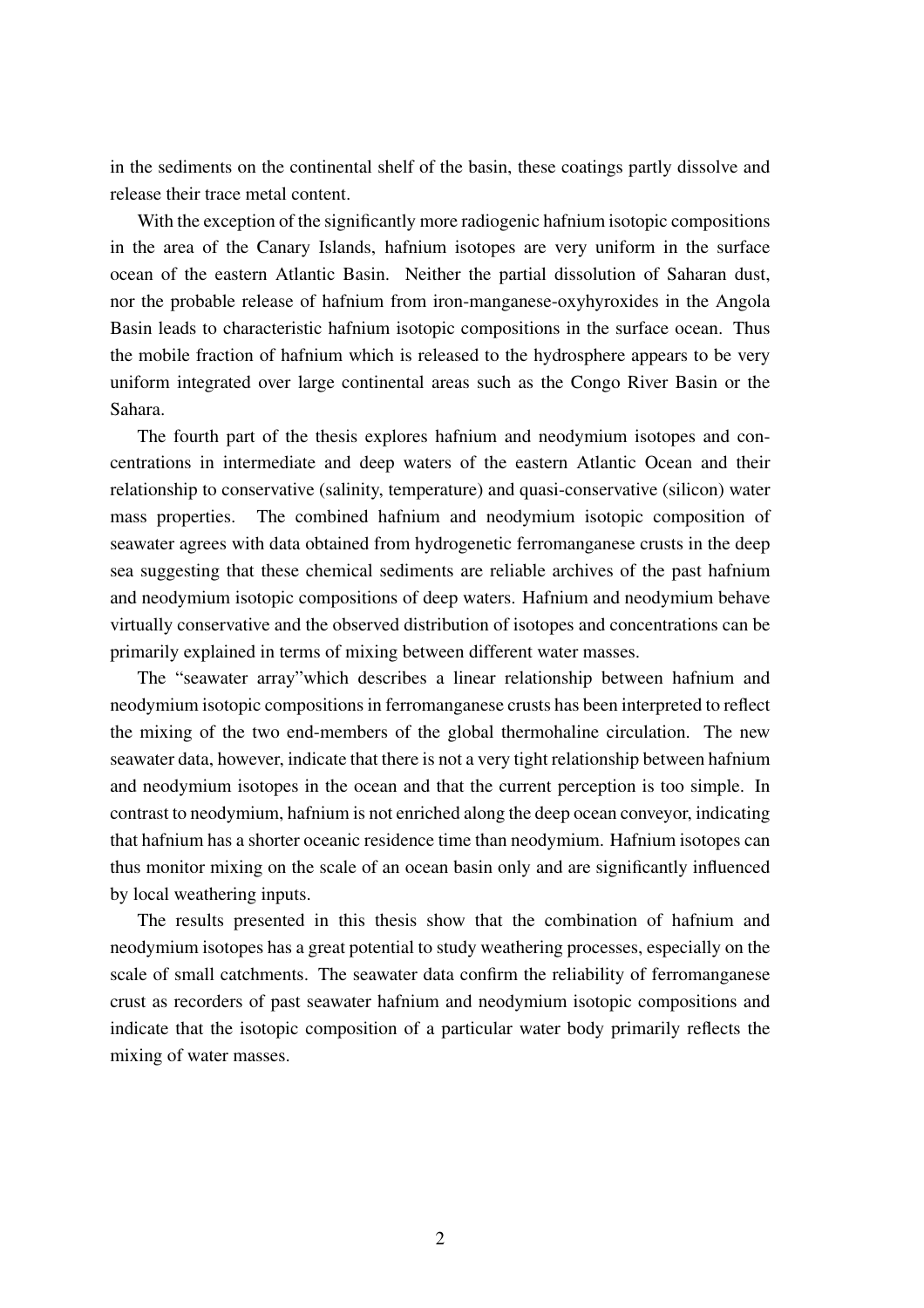### Zusammenfassung

Die vorliegende Dissertation setzt sich mit den isotopischen Zusammensetzungen von Hafnium und Neodym in Meer- und Flusswasser auseinander. Die Kombination von Hafnium- und Neodymisotopen eröffnet aufgrund der Unterschiede in der Fraktionierung beider Elemente während der Verwitterung wichtige neue Einblicke in kontinentale Verwitterungsprozesse und erlaubt die Quellen beider Elemente im Meerwasser einzugrenzen. Die gewonnen Kenntnisse dienen als Grundlage für die verlässliche Anwendung von Hafnium- und Neodymisotopen als Verwitterungs- und Paläoströmungsproxies.

Der erste Teil der Arbeit behandelt die Methoden, die verwendet wurden um gelöstes Hafnium und Neodym aus natürlichen Wässern anzureichern, chemisch aufzubereiten und schlussendlich deren Isotopie zu bestimmen. Die sehr niedrigen Konzentrationen, im Fall von Hafnium zum Teil unter 0.3 pmol/l, in Meer- und Flusswasser stellen eine analytische Herausforderung bei der Bestimmung der Isotopie dar, da Verunreinigungen durch die chemische Aufbereitung minimal sein müssen, um die Messungen nicht durch probenfremdes Hafnium und Neodym ("blank") zu verfälschen. Die dargestellte Methode hat einen sehr niedrigen "blank" und ist effizient bei der Abtrennung anderer Elemente. Sie erlaubt isotopische Bestimmungen von Hafnium in Meerwasser ab einem Probenvolumen von ca. 60 Liter Tiefenwasser mit einer Reproduzierbarkeit von 0.06%.

Der zweite Teil der Arbeit befasst sich mit der isotopischen Zusammensetzung von Hafnium und Neodym in vier Schweizer Flüssen. Die Studie zeigt, dass die Isotopenzusammensetzung des gelösten Hafnium in allen vier Flüssen radiogener (höher) ist als in der suspendierten Fracht, während die Neodymisotope in der Suspension mit denjenigen in der Lösung übereinstimmen. Hafnium wird also während der Verwitterung isotopisch fraktioniert (inkongruente Verwitterung) und die radiogene isotopische Zusammensetzung von Hafnium in Meerwasser kann durch die inkongruente Verwitterung der kontinentalen Kruste erklärt werden. Interessanterweise zeigt die Studie auch, dass die Verwitterung für die vier, bezüglich ihrer Neodymisotopie sehr ähnlichen Einzugsgebiete sehr unterschiedliche isotopische Zusammensetzungen im gelösten Hafnium generiert. Das inkongruente Verhalten von Hafnium während der Verwitterung wird offensichtlich durch die Mineralogie des jeweiligen Einzugsgebiets gesteuert. Karbonatreiche Einzugsbiete zeigen hohe Hafniumkonzentrationen in den entwässernden Flüssen. Die radiogene isotopische Zusammensetzung von Hafnium im Ozean wird daher zu einem gewissen Teil durch das Rezyklieren von radiogenem Hafnium, das während früherer Verwitterungszyklen freigesetzt und in Karbonate eingebaut worden ist, beeinflusst und reflektiert nicht nur das inkongruente Verhalten von Hafnium während heutiger Verwitterungsprozesse.

Der dritte Teil der Arbeit stellt die isotopischen Zusammensetzungen und Konzentrationen von Hafnium und Neodym im Oberflächenwasser des östlichen Atlantiks vor,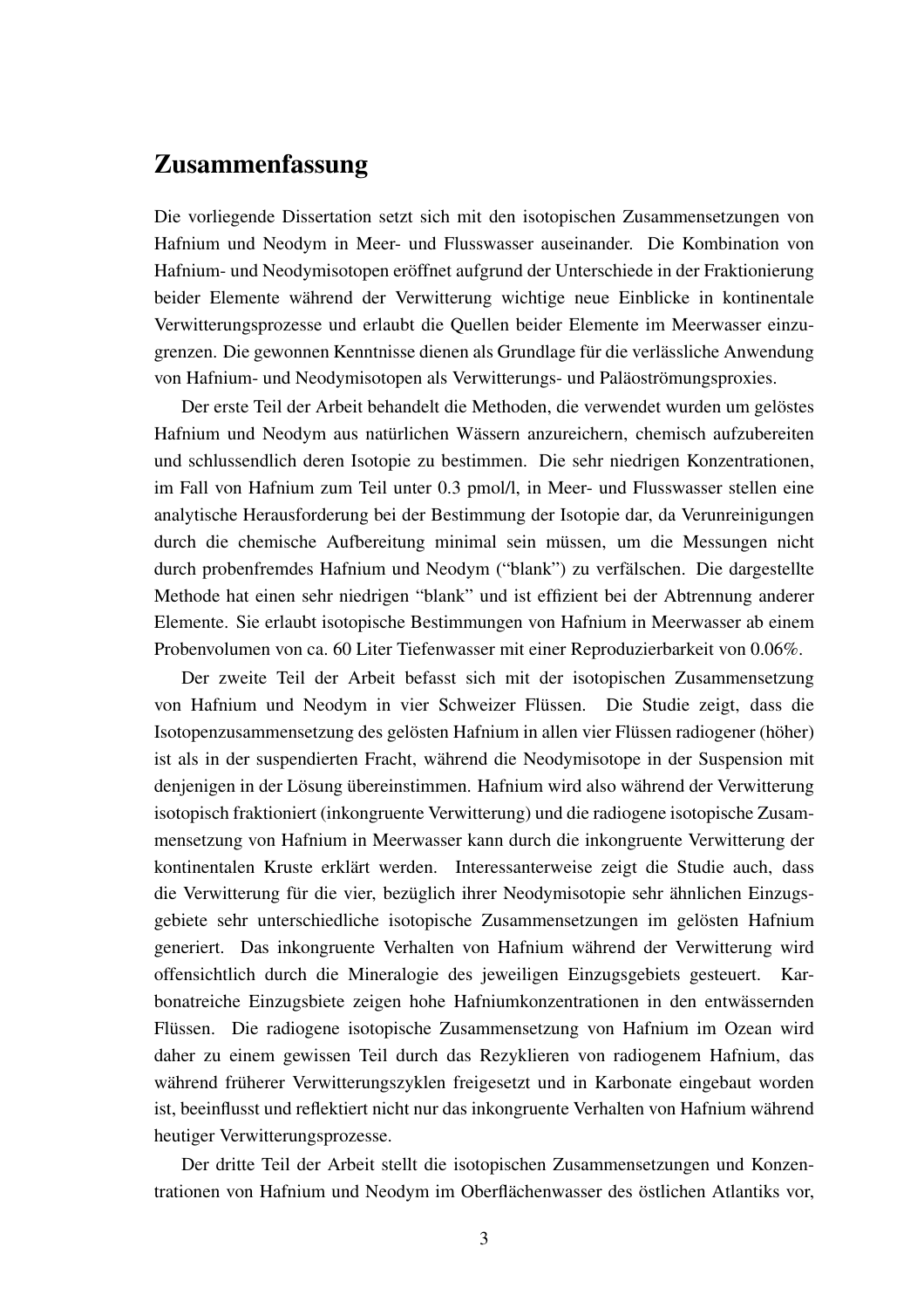und setzt die beobachteten Verteilungen in Beziehung zu externen Quellen. Anhand der hohen Konzentrationen und der stark radiogenen isotopischen Zusammensetzungen von Hafnium und Neodym lässt sich klar erkennen, dass Hafnium und Neodym durch die Verwitterung der Kanarischen Inseln freigesetzt wird. Weiter südlich zeigen beide Elemente erhöhte Konzentrationen, was die teilweise Lösung von Saharastaub reflektiert. In der südlichen Hemisphäre wird die Neodymisotopie des Oberflächenwassers zunehmend unradiogener. Dieses Muster reflektiert das Freisetzen von Neodym, und wahrscheinlich auch von Hafnium, aus Eisen-Mangan-Oxyhydroxiden, die durch den Kongo in das Angola Becken eingetragen werden und unter reduzierenden Bedingungen an der Sediment-Wasser-Grenzfläche gelöst werden.

Mit der Ausnahme der signifikant radiogeneren Hafniumisotopenzusammensetzungen im Bereich der Kanarischen Inseln ist die Verteilung der Hafniumisotope im Oberflächenozean sehr homogen. Weder die partielle Lösung des Staubes der Sahara, noch die vermutete Freisetzung von Hafnium aus Eisen-Mangan-Oxyhdroxiden des Kongo führt zu einer charakteristischen Hafniumisotopie im Oberflächenwasser. Der mobile Anteil des Hafnium, der in die Hydrosphäre freigesetzt wird, scheint daher über grosse kontinentale Bereiche wie die Sahara und das Kongobecken integriert sehr homogen zu sein.

Der vierte Teil der Arbeit untersucht die Konzentrationen und Isotopien von Hafnium und Neodym in den Zwischen- und Tiefenwassermassen des östlichen Atlantiks und setzt sie in Beziehung zu konservativen (Salinität und Temperatur) und quasikonservativen (Silicon Konzentrationen) Wassermasseneigenschaften. Die kombinierte isotopische Zusammensetzung in Hafnium und Neodym des Meerwassers stimmt mit der beobachteten Verteilung in hydrogenetischen Eisenmangankrusten aus der Tiefsee überein und weist darauf hin, dass diese chemischen Sedimente verlässliche Aufzeichnungen der isotopischen Zusammensetzungen vergangener Wassermassen enthalten. Hafnium und Neodym verhalten sich nahezu konservativ und die beobachteten Verteilungen der Isotope und der Konzentrationen im Atlantik lassen sich primär durch Mischen der verschiedenen Wassermassen erklären.

Der globale "Meerwasserarray", der eine lineare Beziehung zwischen Hafniumund Neodymisotopen in Eisenmangankrusten beschreibt, wurde bis anhin als Mischung der beiden Englieder der globalen thermohalinen Zirkulation verstanden. Die neuen Meerwasserdaten zeigen jedoch, dass es keine sehr enge Beziehung zwischen Hafniumund Neodymisotopen in Meerwasser gibt und die gängige Vorstellung zu vereinfacht ist. Im Gegensatz zu Neodym, zeigt Hafnium keine Anreicherung entlang der thermohalinen Tiefenwasserzirkulation, was darauf hindeutet, dass Hafnium eine kürzere Verweilzeit im Ozean hat als Neodym. Hafniumisotope reflektieren daher das Mischen von Wassermassen nur auf der Grössenordnung von ozeanischen Becken und sind sensitiver für lokale Verwitterungseinträge.